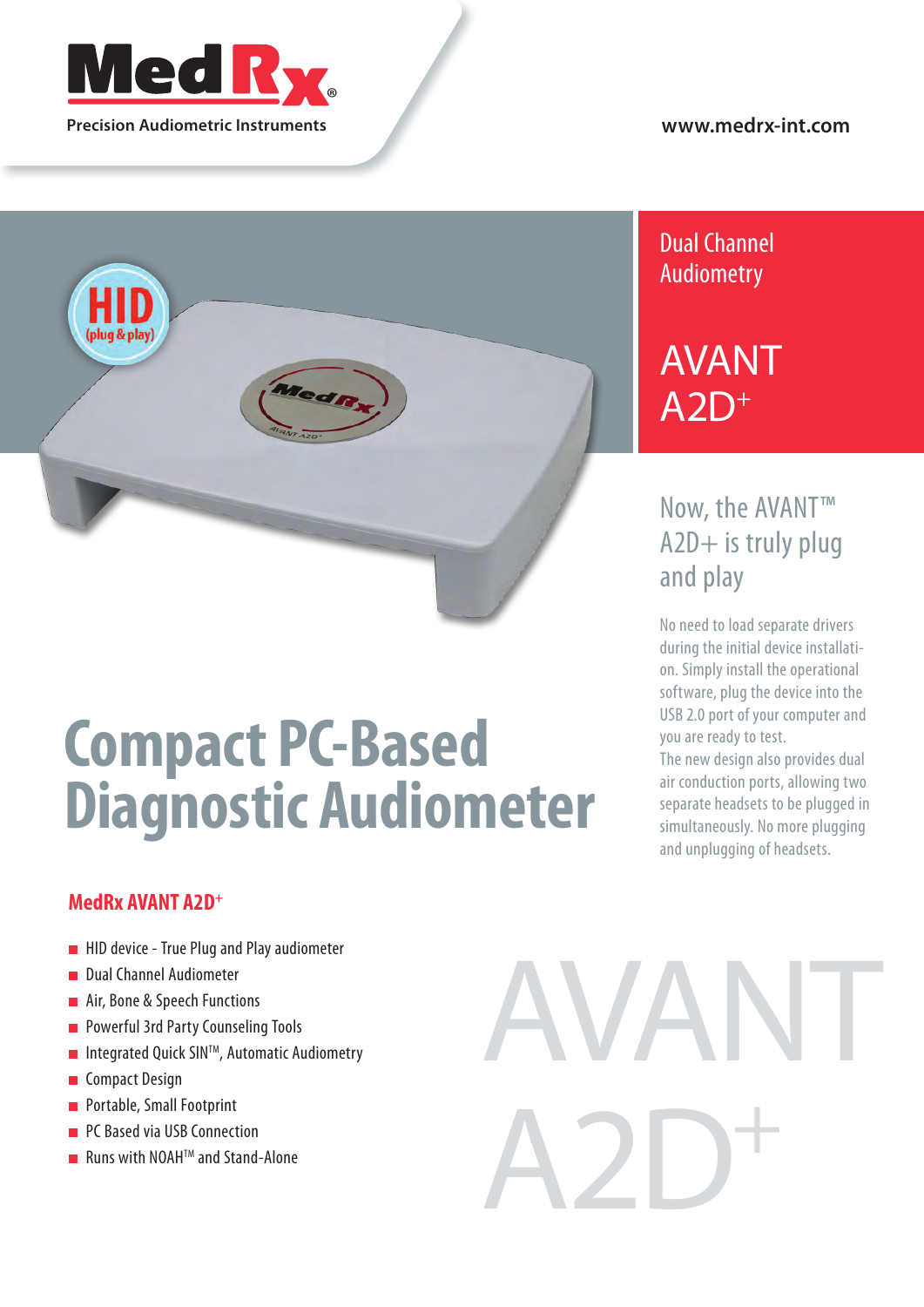

# Dual Channel, Air, Bone, Speech and Masking System

# AVANT  $A2D<sup>+</sup>$

# **AVANT A2D+ in short:**

- **HID device True Plug and Play** audiometer
- Dual Channel Diagnostic Audiometer
- Air, Bone & Speech Functions Ē
- **Portable, Small Footprint**
- PC-Based via USB
- **Powerful 3rd Party Counselling** Tools (HLS and MHA)
- Runs with NOAH™ or as Stand-Alone













#### AVANT A2D+ – ABLB Test



Underside of A2D+ device

AVANT A2D+ – Tone Decay Test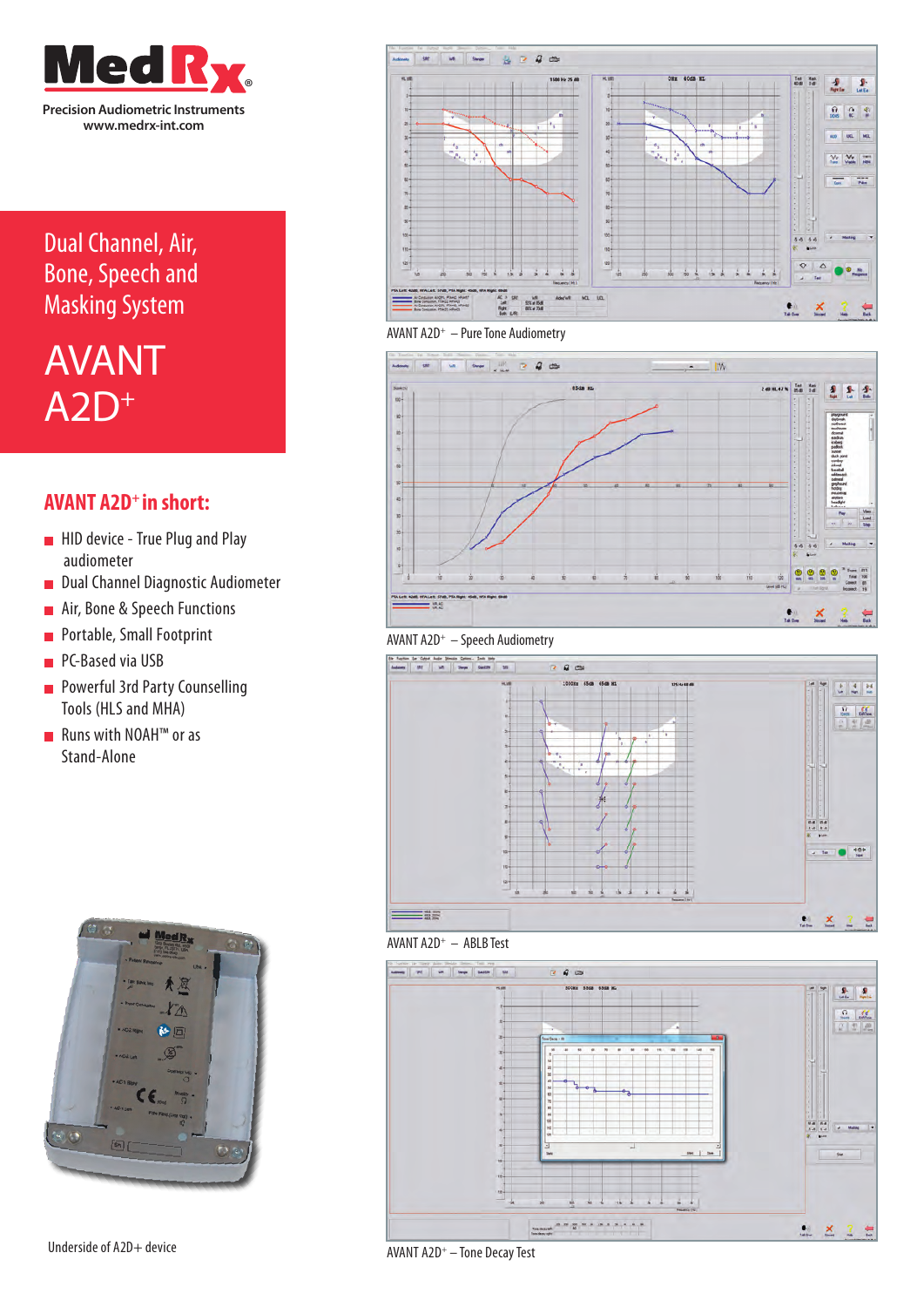# **Compact, Portable, Powerful, PC-Based,**



Your customers really understand when they see the results

## **Diagnostic Audiometer**

The AVANT A2D<sup>+</sup> Audiometer represents a new era of ultra-compact diagnostic audiometry for your office. Compact yet rugged, this PC-based system is USB powered and supports current ANSI and IEC audiometric tests.

# **Available Tests**

The AVANT A2D<sup>+</sup> is a compact and powerful dual channel, Air, Bone, Speech Audiometer. It offers Pure Tone Audiometry via earphones or bone conduction, Masking and Speech Audiometry with SRT (Speech Reception Threshold) and WR (Word Recognition), SISI, ABLB and Tone Decay Tests.

Additional features are HLS (Hearing Loss Simulator), Master Hearing Aid, QuickSin testing and automatic audiometry.

# **Counseling Tools (HLS/MHA)**

The Hearing Loss Simulator (HLS) demonstrates the effect of the client's hearing loss for the spouse or family member. The program attenuates an input signal to simulate the severity of the loss for the third party.

The Master Hearing Aid Simulator (MHA) demonstrates the benefits of amplification of a hearing aid to an inexperienced user.

Using these tools can empower patient and third party to make informed decisions about their healthcare.

# **Audiometer Software**

The AVANT A2D<sup>+</sup> Audiometer software can run stand-alone or from NOAH<sup>™</sup> System. It offers an intuitive user interface for data collection, patient monitoring and counseling. Several options are available which allow the user to customize the AVANT A2D<sup>+</sup> Software to meet their needs.

# **Please note: The Ultimate Office+ Package**

Get the AVANT A2D<sup>+</sup> Dual Channel Audiometer and the AVANT REM Speech+ Live Speech Mapping System along with a convenient carrying case. Together they make up "The Complete Audiological Testing & Fitting System".

# Dual Channel Audiometry

# AVANT  $AD^+$



Online live interactive training



The software has excellent counseling tools



The Ultimate Office<sup>+</sup>